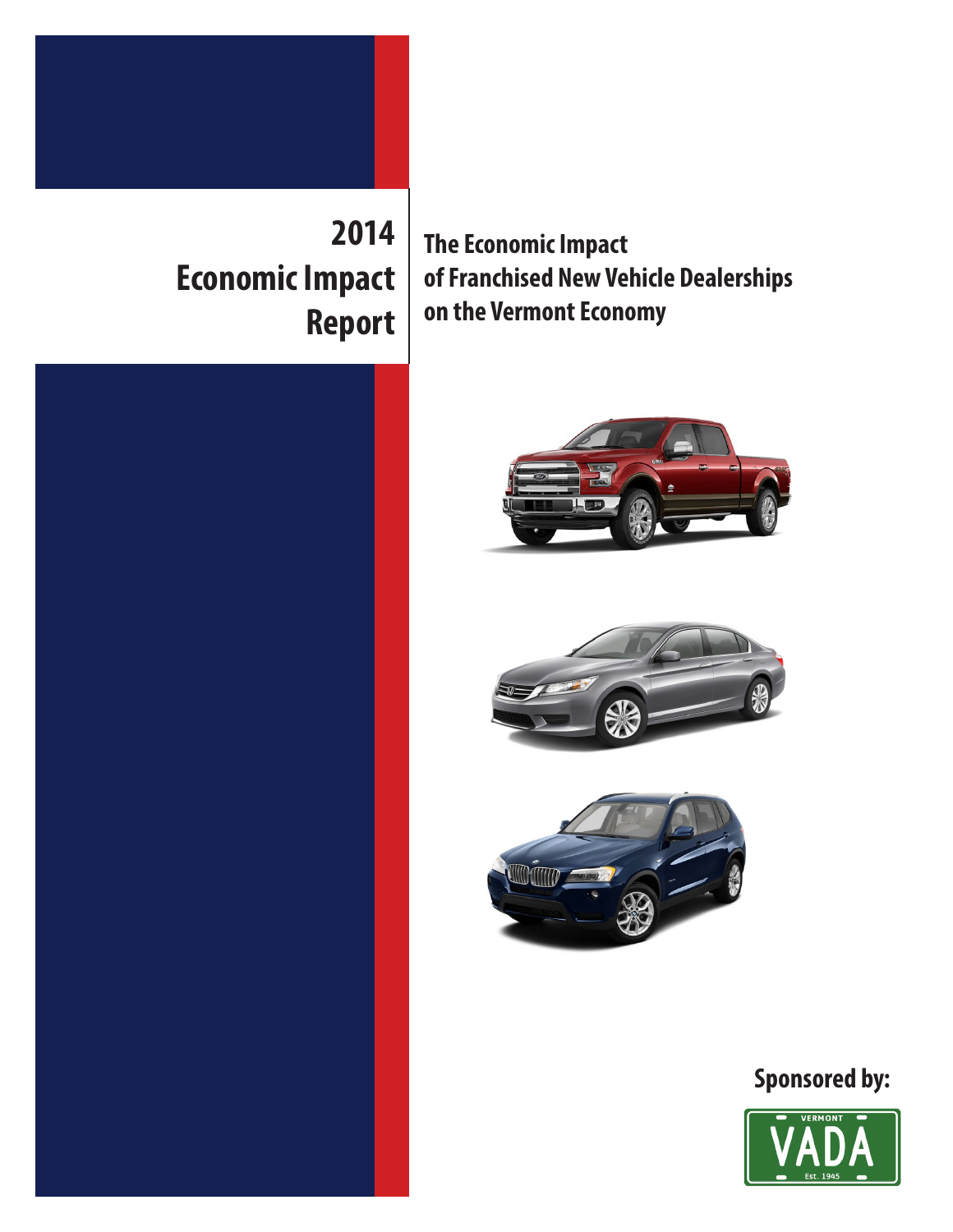## **INTRODUCTION**



## **Executive Director's Message**



Marilyn B. Miller

Founded in 1945, the Vermont Vehicle and Automotive Distributors Association is dedicated to helping its members realize the full potential of their individual dealerships, while providing the kinds of services and support that only a strong, central organization can generate. VADA encourages and promotes cooperation with government, civic, and consumer groups in promulgating legislation, improving automotive standards, raising industry awareness, providing services to dealer members and the public. The association's primary mission is to promote and protect the automobile business for the good of the dealers it represents and the customers they serve.

Year-in and year-out, motor vehicle dealers continue to positively impact local communities by providing employment opportunities and personal income, economic growth, civic development, and they generate millions of dollars in sales tax revenues.

In 2014, Vermont dealers generated thousands of jobs and collected or paid over \$76 million in local and state taxes. In addition, the new vehicle retailing industry generated over \$330 million in total compensation to Vermont residents, more than 15% of total retail payroll in the state.

VADA members provide a wide range of insurance benefits and innovative on-site wellness and safety training programs for their employees. In conjunction with the Office of the Vermont Attorney General, VADA fully funds and administers a consumer complaint mediation program and a self-policing advertising program.

Since 1985, VADA members have invested over \$1 million in support of secondary and post-secondary education, having created an Associate Degree Program at Vermont Technical College. Working with technical center automotive instructors, VADA provides continuing education and developed a scenario assessment and certification program for automotive students.

Since 1986, VADA members have presented 82 Resusci Anne cardio pulmonary training units to rescue squads, fire departments, and schools to promote life-saving education in communities throughout Vermont. Individual dealers contribute substantially to civic activities in their communities and many serve as local business and civic leaders.

We are proud of our demonstrated ability to work cooperatively with state government in developing creative solutions to problems. We hope this information will be useful to you.

> Vermont Vehicle and Automotive Distributors Association 1284 US Route 302-Berlln Suite 2 Montpelier, Vermont 05602

> > 802-461-2655

mmiller@vermontada.org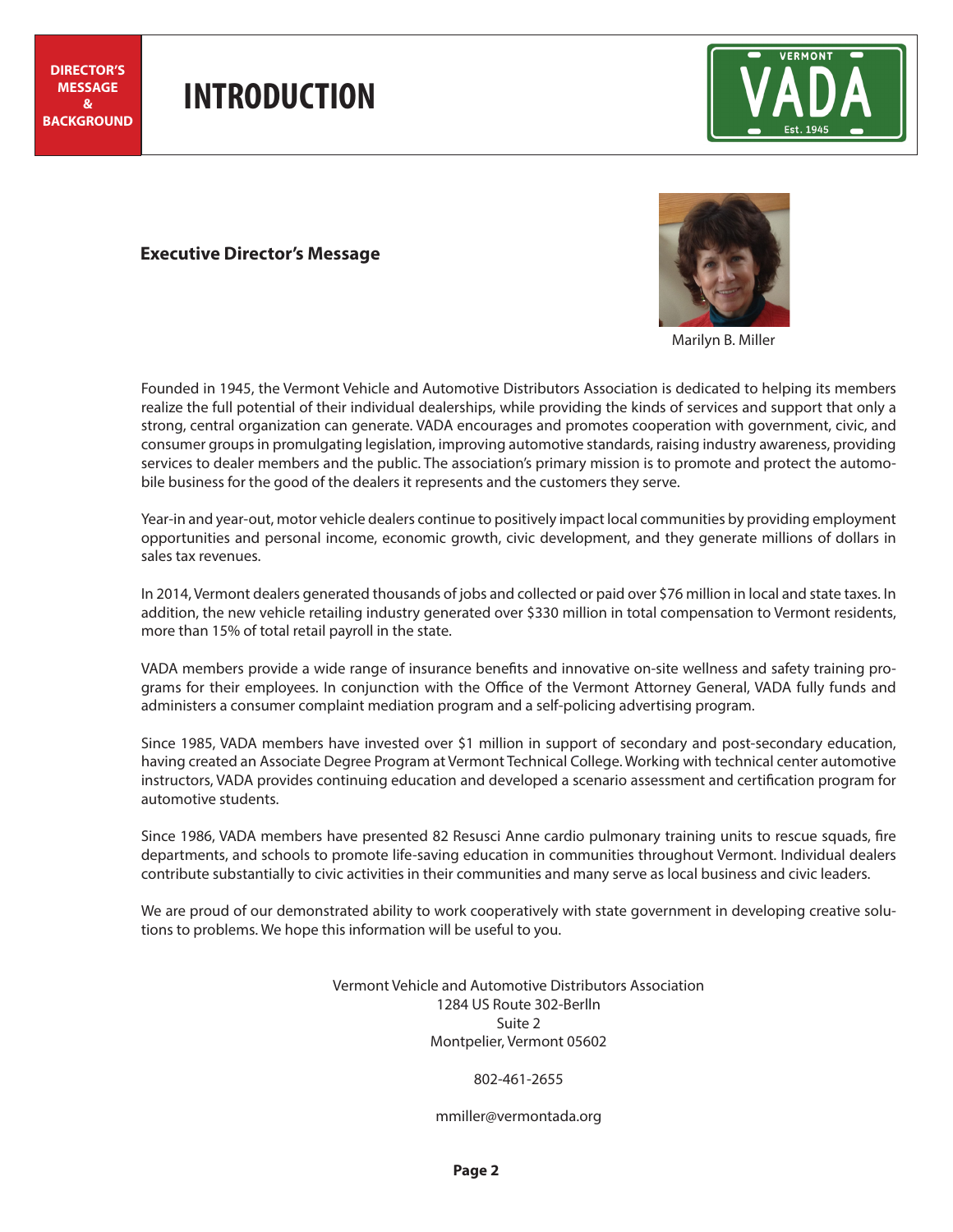

## **Vermont Automobile Dealers**

## **Vital contributors to the state's economy in 2014:**

| $\bullet$ |                                                                                         |
|-----------|-----------------------------------------------------------------------------------------|
| $\bullet$ |                                                                                         |
| $\bullet$ | Total earnings for Vermont residents attributable to dealership operations\$330 million |
| $\bullet$ | Average dealership payroll expense (including fringe benefits) \$2.38 million           |
| $\bullet$ |                                                                                         |
| $\bullet$ |                                                                                         |
| $\bullet$ |                                                                                         |
| $\bullet$ | Total dealership sales (dollars) as a percent of total retail sales in Vermont 14.1%    |
| $\bullet$ |                                                                                         |
| $\bullet$ |                                                                                         |
| $\bullet$ |                                                                                         |
| $\bullet$ | Average dealership expenditures on capital improvements in 2013 and 2014 \$295,000      |
| $\bullet$ |                                                                                         |
| $\bullet$ |                                                                                         |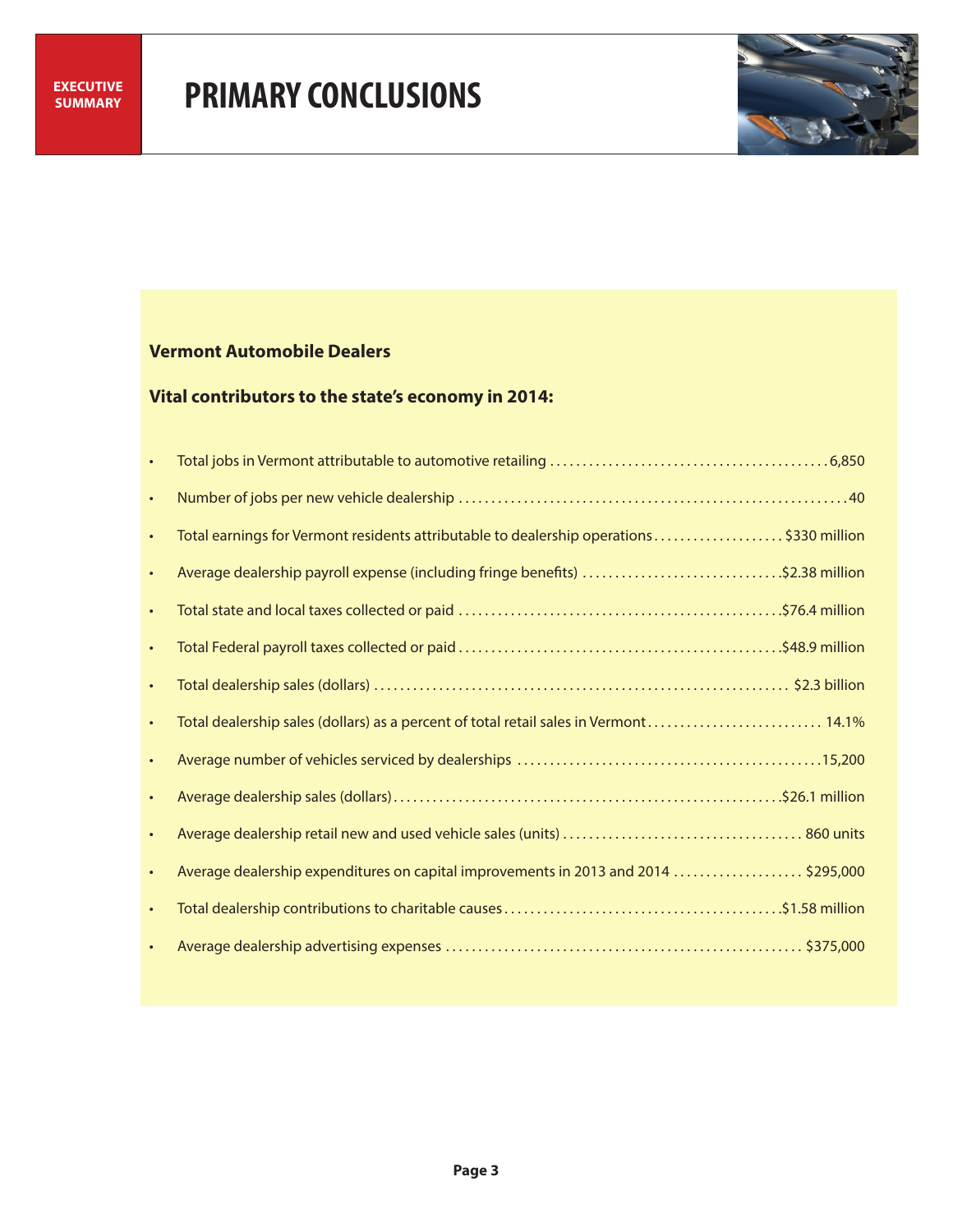# **EMPLOYMENT**



#### **Employment Totals for New Vehicle Retailing Industry - 2014 (Direct: at dealerships; Indirect: elsewhere in economy**



| <b>Dealership Contribution</b>                   |        |        |       |  |  |
|--------------------------------------------------|--------|--------|-------|--|--|
| to Retail Employment in Vermont - 2012 and 2014  |        |        |       |  |  |
|                                                  | 2012   | 2014   | % ch. |  |  |
| Total employment resulting from auto dealerships | 6,468  | 6,850  | 5.9%  |  |  |
| Total retail employment in Vermont               | 37,700 | 37,900 | 0.5%  |  |  |
| Dealership percentage of State retail employment | 17.2%  | 18.1%  | 0 ዓር  |  |  |

## **Dealership Employment by Department**



#### **Department**

#### **Observations**

- In 2014, Vermont new vehicle dealerships employed a total of 3,600 individuals.
- An additional 3,250 individuals were employed due to the indirect impact of dealership operations.
- Dealership employment increased by 5.9% from 2012 to 2014.
- Automobile dealership operations accounted for 18.1% of total retail employment in the state. (This included both direct and indirect employment.

### **Observations**

- The average dealership in Vermont employed 40 people.
- 32.5% of dealership staff are employed in the Service Department, while 27.5% are in New and Used vehicle sales departments.

| <b>Percentage of Dealership</b> |        |  |  |  |
|---------------------------------|--------|--|--|--|
| <b>Employment by Department</b> |        |  |  |  |
| Service                         | 32.5%  |  |  |  |
| Sales                           | 27.5%  |  |  |  |
| Administration & Other          | 20.0%  |  |  |  |
| Parts and Accessories           | 7.5%   |  |  |  |
| Vehicle Prep                    | 7.5%   |  |  |  |
| <b>Body Shop</b>                | 5.0%   |  |  |  |
| <b>TOTAL</b>                    | 100.0% |  |  |  |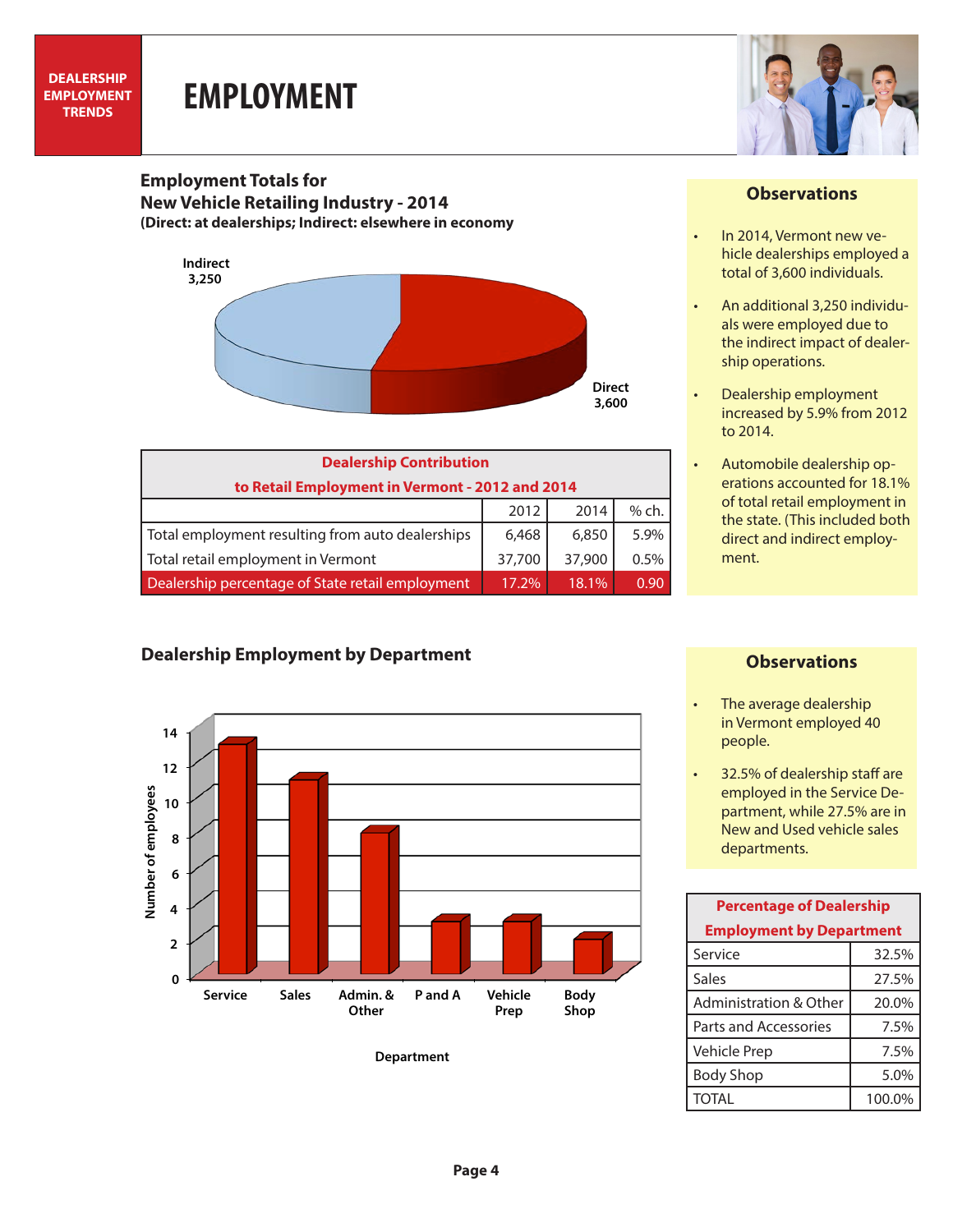

## **Employee Compensation Due to New Vehicle Retailing Industry**

| Industry        | <b>Direct</b> |               |              | <b>Indirect</b>                               | <b>TOTAL</b>  |               |         |
|-----------------|---------------|---------------|--------------|-----------------------------------------------|---------------|---------------|---------|
| <b>Totals</b>   | 2012          | 2014          | <b>2012</b>  | 2014                                          | 2012          | 2014          | $%$ ch. |
| Payroll         | \$170,200,000 | \$186,750,000 |              | \$91,057,000   \$101,218,500                  | \$261,257,000 | \$287,968,500 | 10.2%   |
| Fringe Benefits | \$25,760,000  | \$27,450,000  | \$13,781,600 | \$14,877,900                                  | \$39,541,600  | \$42,327,900  | 7.0%    |
| <b>TOTAL</b>    | \$195,960,000 |               |              | \$214,200,000   \$104,838,600   \$116,096,400 | \$300,798,600 | \$330,296,400 | 9.8%    |

| <b>Average Dealership Payroll</b> |             |             |                           |  |  |  |
|-----------------------------------|-------------|-------------|---------------------------|--|--|--|
|                                   | 2012        |             | 2014 $\frac{9}{6}$ change |  |  |  |
| Payroll                           | \$1,850,000 | \$2,075,000 | 12.2%                     |  |  |  |
| Fringe Benefits                   | \$280,000   | \$305,000   | 8.9%                      |  |  |  |
| <b>TOTAL</b>                      | \$2,130,000 | \$2,380,000 | 11.7%                     |  |  |  |

#### **Observations**

• In 2014, the average Vermont dealership paid \$2,380,000 to its employees (including fringe benefits), up 11.7% from 2012. Including both direct and indirect sources, the new vehicle retailing industry resulted in over \$330 million of total compensation to Vermont residents!

## **Tax Revenue Generation - 2012 and 2014**

| <b>Tax Category</b>                  | <b>Average Per Dealer</b> |           | <b>Auto Retailing Industry Total</b> |              |          |
|--------------------------------------|---------------------------|-----------|--------------------------------------|--------------|----------|
|                                      | 2012                      | 2014      | 2012                                 | 2014         | % change |
| Purchase and Use Taxes Collected     | \$595,000                 | \$655,000 | \$54,740,000                         | \$58,950,000 | 7.7%     |
| <b>State and Local Payroll Taxes</b> | \$92,000                  | \$106,000 | \$8,464,000                          | \$9,540,000  | 12.7%    |
| <b>Real Estate Taxes</b>             | \$63,000                  | \$69,000  | \$5,796,000                          | \$6,210,000  | 7.1%     |
| Other (includes State Equipment Tax) | \$17,500                  | \$18,500  | \$1,610,000                          | \$1,665,000  | 3.4%     |
| <b>Vermont Total</b>                 | \$767,500                 | \$848,500 | \$70,610,000                         | \$76,365,000 | 8.2%     |
|                                      |                           |           |                                      |              |          |
| Federal Payroll Taxes                | \$472,000                 | \$543,000 | \$43,424,000                         | \$48,870,000 | 12.5%    |

#### **Observations**

• In 2014, new franchised automobile dealerships in Vermont collected or paid more than \$76 million in State and Local taxes, an average of over \$848,000 per dealership. Total taxes collected or paid by the industry increased 8.2% from 2012 to 2014.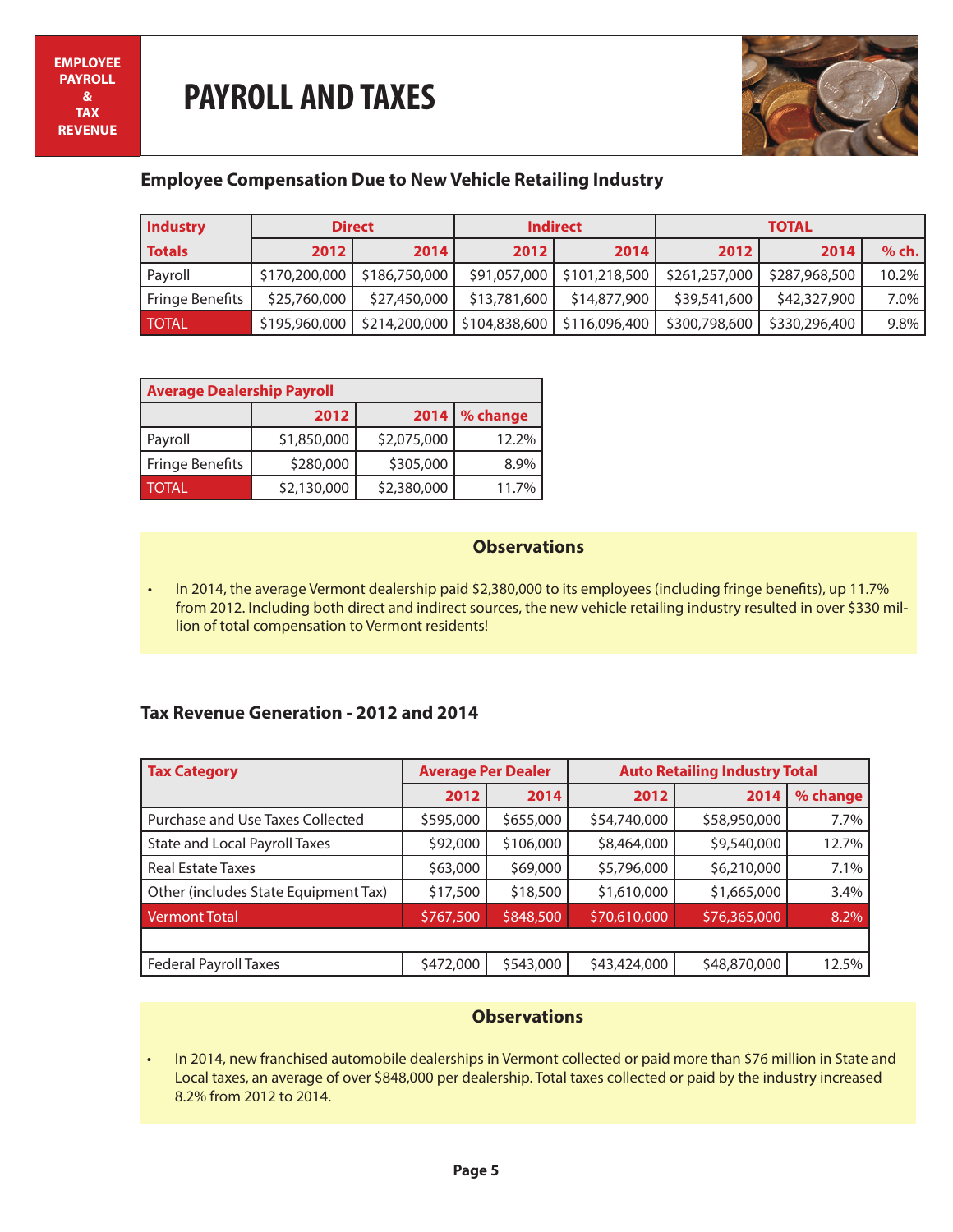



## **New Retail Car and Light Truck Registrations in Vermont - 2002 thru 2014**

#### **Alternative Powertrain Market Share in Vermont**



### **Observations**

- As shown on the top graph, combined new retail car and light truck registrations in Vermont declined between 2004 and 2009, but have increased in each of the past five years.
- The lower graph shows market share for alternative powertrain vehicles (hybrid and electric) in Vermont. Market share reached 4.1% in 2013. (Source: AutoCount data from Experian Automotive.)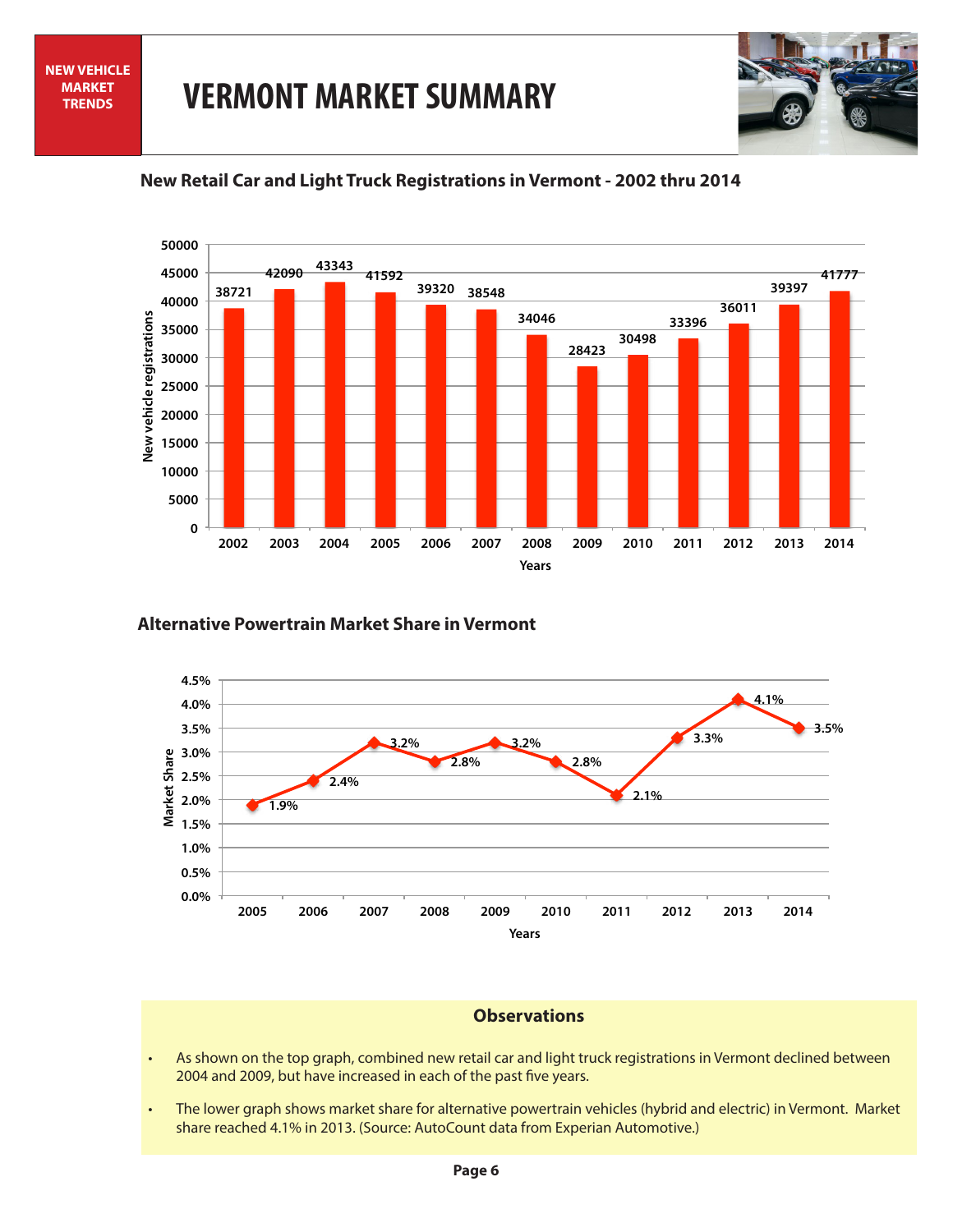



## **Percentage of Dealership Advertising Spending by Media Type - 2014**



## **Observations**

- New vehicle dealerships in Vermont had advertising expense of over \$33.7 million in 2014.
- 35% of dealership advertising expenditures were devoted towards the Internet, while 20% was spent on newspaper advertising.

## **Quick Facts on Vermont Automotive Retailing**

#### **Dealership Financial Summary**

- Average dealership total sales during 2014: \$26.1 million, up 19.7% from 2012.
- Average dealership expenditures on capital improvements during 2013 and 2014 combined: \$295,000.
- Average dealership contributions to charitable causes during 2014: \$17,600.
- Number of vehicles serviced by average dealership during 2014: 15,200

#### **Dealership Vehicle Sales Summary**

- Average dealership new and used vehicle sales during 2014: 860 units.
- Percentage of new retail vehicle sales leased by customers during 2014: 31%.